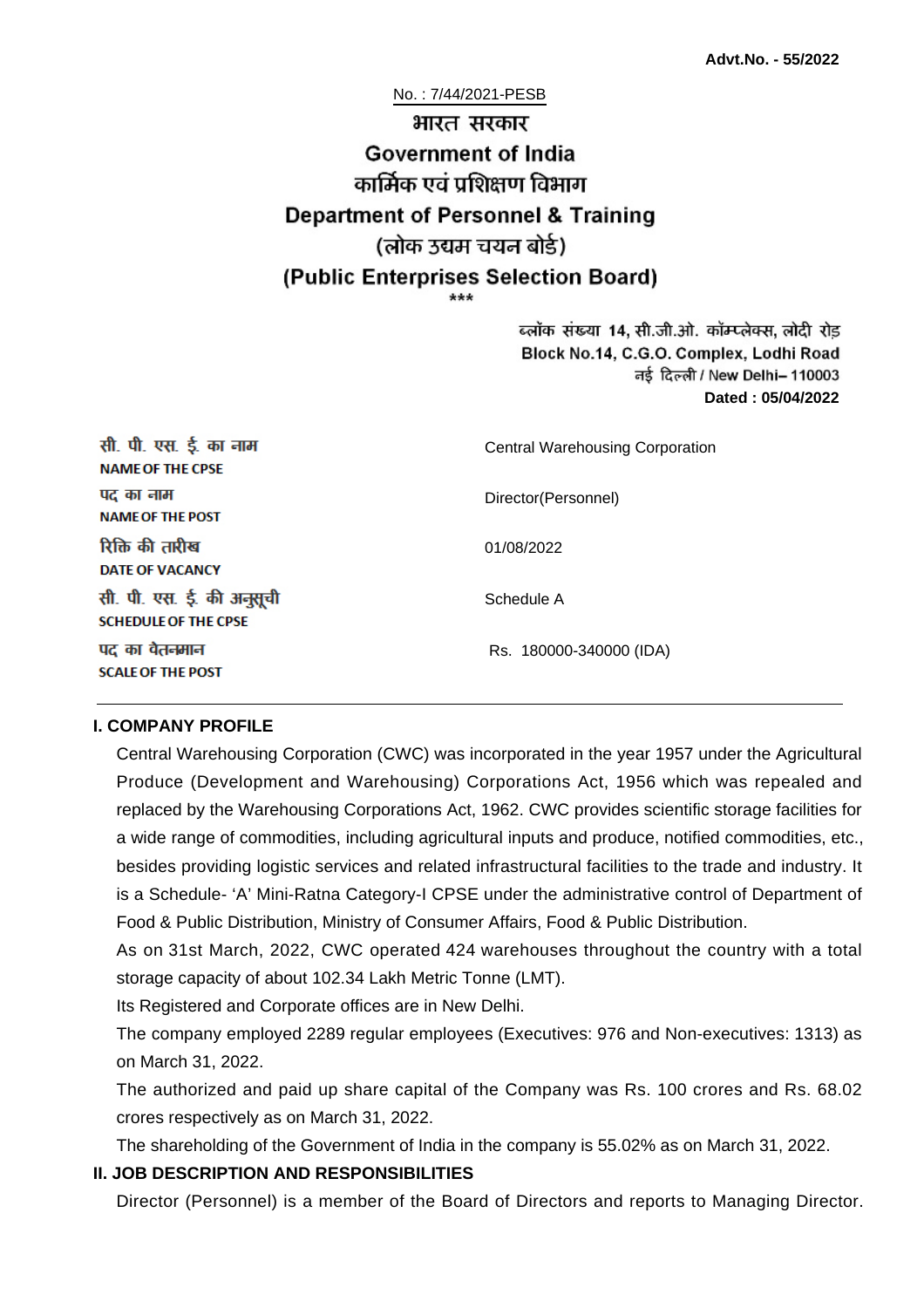He/She is responsible for developing, coordinatiing and implementing robust personnel and industrial relation policies for the organisation besides administration, development and training of human resources of the organisation. He/She also oversees the functioning of the purchase, publicity and inspection Divisions of the Corporation.

#### **III. ELIGIBILITY**

**1. AGE :** On the date of occurrence of vacancy (DOV)

| Age of superannuation 60 years |                                                                                             |                |                                                                                             |  |
|--------------------------------|---------------------------------------------------------------------------------------------|----------------|---------------------------------------------------------------------------------------------|--|
| <b>Internal</b>                |                                                                                             | <b>Others</b>  |                                                                                             |  |
| <b>Minimum</b>                 | <b>Maximum</b>                                                                              | <b>Minimum</b> | <b>Maximum</b>                                                                              |  |
| 45                             | 2 years residual service as on<br>the date of vacancy w.r.t. the<br>date of superannuation. | 45             | 3 years residual service as on<br>the date of vacancy w.r.t. the<br>date of superannuation. |  |

## **2. EMPLOYMENT STATUS:**

The applicant must, on the date of application, as well as on the date of interview, be employed in a regular capacity – and **not** in a contractual/ad-hoc capacity – in one of the followings:-

(a) Central Public Sector Enterprise (CPSE) (including a full-time functional Director in the Board of a CPSE);

(b) Central Government including the Armed Forces of the Union and All India Services;

(c) State Public Sector Enterprise (SPSE) where the annual turnover is \***Rs 2000 crore or more**;

(d) Private Sector in company where the annual turnover is **\*Rs 2000 crore or more**. **Preference would be given to candidates from listed companies.**

(\* The average audited annual turnover of three financial years preceding the calendar year in which the post is advertised shall be considered for applying the approved limits)

## **3. QUALIFICATION:**

The applicant should be a Post Graduate Diploma or Degree in Personnel Management/ Human Resource Management or Masters in Business Administration (MBA)/ Post Graduate Diploma/ Programme in Management (PGDM/ PGPM), with good academic record from a recognized University/Institute.

## **4. EXPERIENCE:**

The applicant should have at least five years of cumulative experience during the last ten years in various aspects of HR/ Personnel Management/Industrial Relations in an organization of repute.

#### **5. PAY SCALE:**

## **(a)Central Public Sector Enterprises-Eligible Scale of Pay**

(i) Rs. 7250-8250 (IDA) Pre 01/01/1992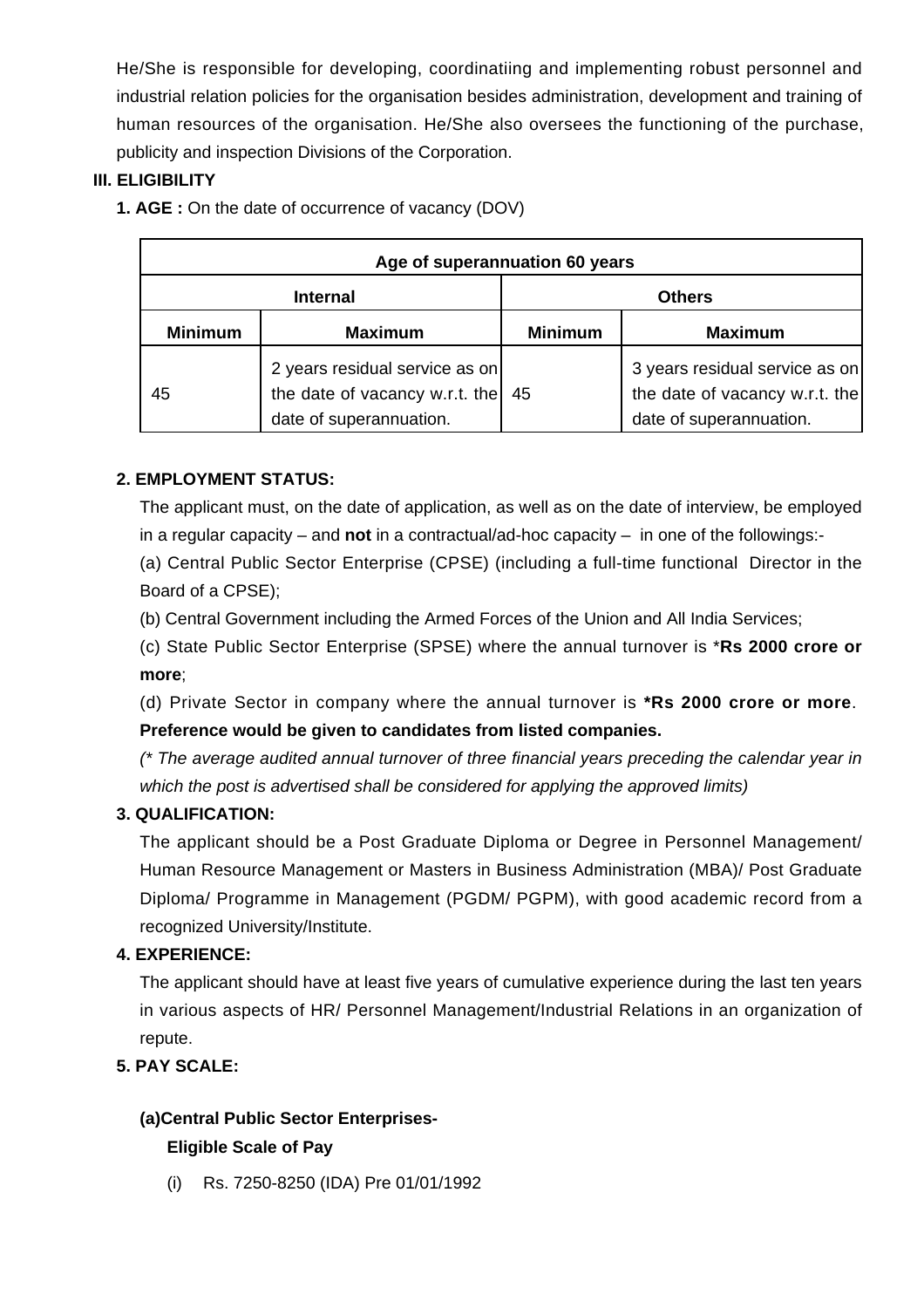- (ii) Rs. 9500-11500 (IDA) Post 01/01/1992
- (iii) Rs. 20500-26500 (IDA) Post 01/01/1997
- (iv) Rs. 51300-73000 (IDA) Post 01/01/2007
- (v) Rs. 120000-280000 (IDA) Post 01.01.2017
- (vi) Rs. 18400-22400 (CDA) Pre-revised post 01.01.1996
- (vii) Rs. 37400-67000 + GP 10000 (CDA) post 01.01.2006
- (viii) Rs. 144200-218200 (Level 14) CDA post 01.01.2016

The minimum length of service required in the eligible scale will be one year for internal candidates, and two years for others as on the date of vacancy.

**(b)**

**(i) Applicants from Central Government / All India Services** should be holding a post of the level of Joint Secretary in Government of India or carrying equivalent scale of pay on the date of application.

**(ii) Applicants from the Armed forces of the Union** should be holding a post of the level of Major General in the Army or equivalent rank in Navy/Air Force on the date of application.

**(c)**

 **Applicants from State Public Sector Enterprises/ Private Sector** should be working at Board level position or at least a post of the level immediately below the Board level on the date of application.

## **6. CONDITION OF IMMEDIATE ABSORPTION FOR CENTRAL GOVERNMENT OFFICERS**

Central Government Officers, including those of the Armed Forces of the Union and the All India Services, will be eligible for consideration only on immediate absorption basis.

## **IV. DURATION OF APPOINTMENT**

The appointment shall be for a period of five years from the date of joining or upto the date of superannuation or until further orders, whichever is earlier.

#### **V. SUBMISSION OF APPLICATIONS**

## **All applicants should submit their applications on-line only as per the format**.

1. The applicants should submit their applications through proper channel as follows:

(a) Government Officers, including those of the Armed Forces of the Union and All India Services: through Cadre Controlling authority;

- (b) CMDs/MDs/Functional Directors in CPSE: through the concerned Administrative Ministry;
- (c) Below Board level in CPSE: through the concerned CPSE;

(d) CMDs/MDs/Functional Directors in State PSE: through the concerned Administrative Secretary and Cadre Controlling Authority, if any, of the State Government;

- (e) Below Board level in SPSE: through the concerned SPSE;
- (f) Private Sector: directly to the PESB.

2. Applicants from Private Sector must submit the following documents along with the application form:

(a) Annual Reports of the Company in which currently working for the 3 financial years preceding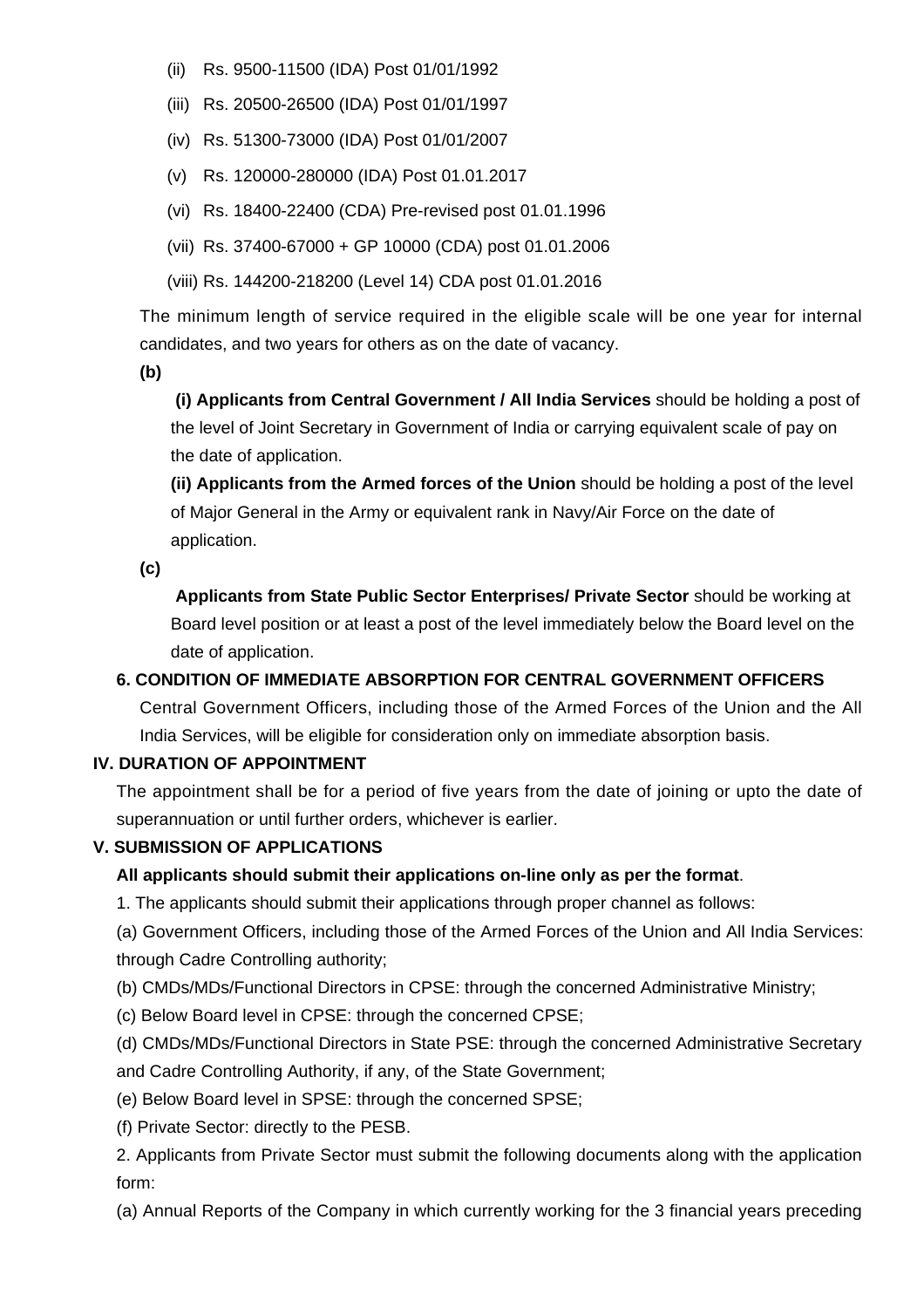the calendar year in which the post is advertised **(please provide URL or attach/enclose copies);**

(b) Whether the company is listed or not; if yes, the documentary proof **(please provide URL or attach/enclose copies);**

(c) Evidence of working at Board level or at least a post of the level immediately below the Board level;

(d) Self-attested copies of documents in support of age and qualifications;

(e) The relevant Jobs handled in the past with details.

#### **VI. UNDERTAKING BY THE APPLICANT**

An applicant has to give an undertaking as a part of the application that he/she will join the post, if selected. If an applicant does not give such undertaking, the application would be rejected.

## **1. For candidates from Central Government/Armed Forces of the Union/ All India Services**

(a) The appointment is on immediate absorption basis.

(b) If a candidate conveys his/her unwillingness to join after the interview is held, he/she would be debarred for a period of two years from the date of interview, for being considered for a Board level post in any CPSE.

(c) Further, if a candidate conveys his/her unwillingness to join after the issue of offer of appointment, he/she would be debarred for a period of two years from the date of offer of appointment for being considered for a Board level post in any CPSE.

#### **2. For candidates from CPSE**

a. If a candidate conveys his/her unwillingness to join after the interview is held, he/she would be debarred for a period of two years from the date of interview, for being considered for a Board level post in any CPSE other than the one to which the candidate belongs.

b. Further, if a candidate conveys his/her unwillingness to join after the issue of offer of appointment, he/she would be debarred for a period of two years from the date of offer of appointment for being considered for a Board level post in any CPSE other than the one to which the candidate belongs.

#### **3. For candidates from SPSE/ Private Sector**

a. If a candidate conveys his/her unwillingness to join after the interview is held, he/she would be debarred for a period of two years from the date of interview, for being considered for a Board level post in any CPSE.

b. Further, if a candidate conveys his/her unwillingness to join after the issue of offer of appointment, he/she would be debarred for a period of two years from the date of offer of appointment for being considered for a Board level post in any CPSE.

**4.** In the above cases, no request for relaxation or otherwise would be entertained.

## **VII. THE APPLICANTS CAN EITHER**

(a) fill up the **Application Form online** against this Job Description on the website of PESB http://pesb.gov.in/ and thereafter **forward it** online, as specified in para V(1);

Or

(b) fill up the **Application Form online** against this Job Description on the website of PESB http://pesb.gov.in/, take a printout and send it offline, as specified in para V(1).